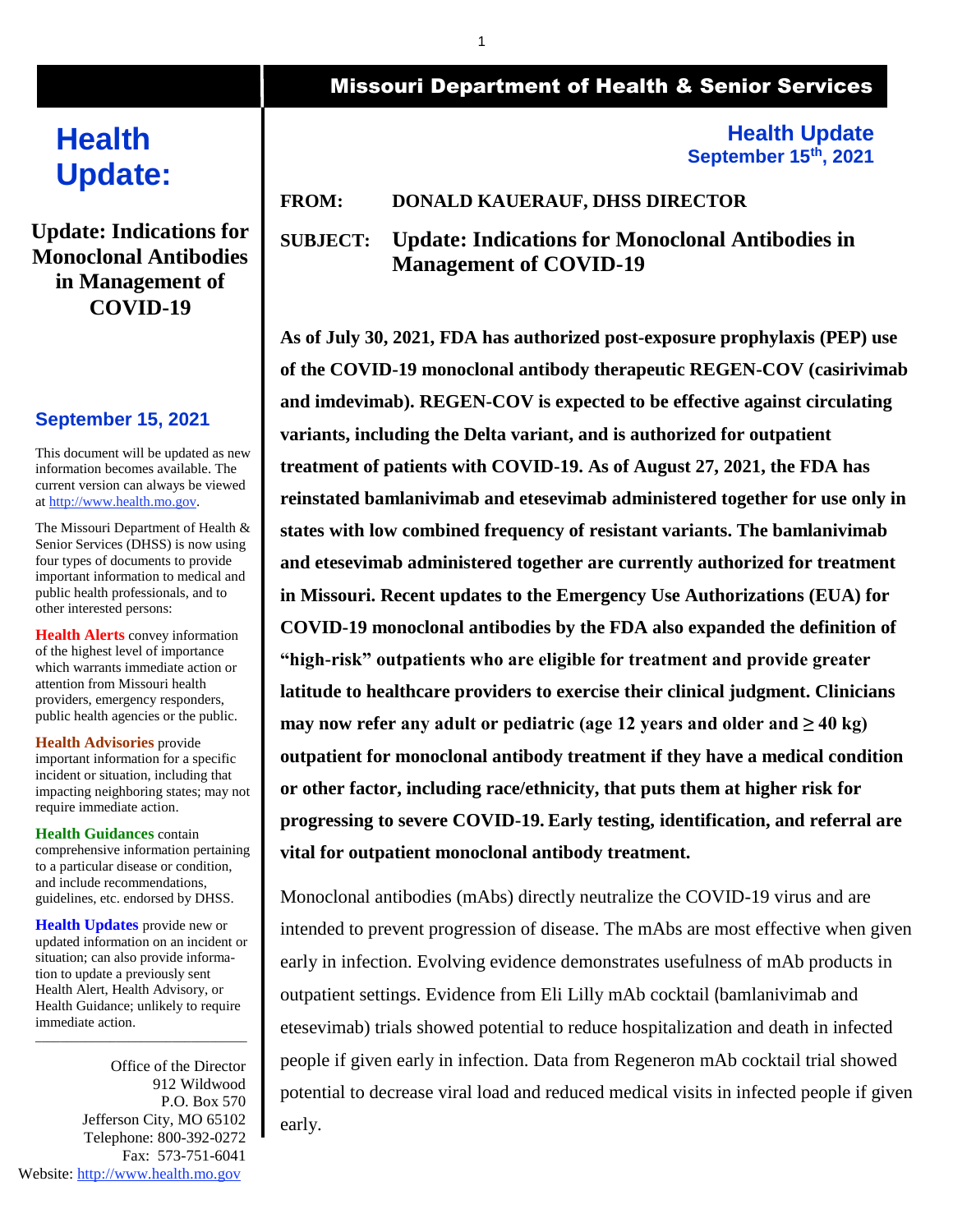On August 27, 2021, the FDA reinstated the authorized use of [bamlanivimab and etesevimab](https://urldefense.com/v3/__https:/www.fda.gov/media/145801/download__;!!EErPFA7f--AJOw!WS3EWq6eIYb4ugheWiTbqKsIwrXyut-FB0Ab33cFNJQFpr08_0j096GRF2CE6a9JXNxBqU75hg$)  [administered together under Emergency Use Authorization \(EUA\) 094.](https://urldefense.com/v3/__https:/www.fda.gov/media/145801/download__;!!EErPFA7f--AJOw!WS3EWq6eIYb4ugheWiTbqKsIwrXyut-FB0Ab33cFNJQFpr08_0j096GRF2CE6a9JXNxBqU75hg$) Bamlanivimab and etesevimab are authorized for use only in states, territories, and U.S. jurisdictions in which the combined frequency of variants resistant to bamlanivimab and etesevimab administered together is less than or equal to 5%, as determined by FDA. The Centers for Disease Control and Prevention (CDC) determined that the [frequency of the SARS-CoV-2 B.1.617.2/Delta variant \(first identified in](https://urldefense.com/v3/__https:/www.cdc.gov/coronavirus/2019-ncov/cases-updates/variant-proportions.html__;!!EErPFA7f--AJOw!WS3EWq6eIYb4ugheWiTbqKsIwrXyut-FB0Ab33cFNJQFpr08_0j096GRF2CE6a9JXNw1RfW43g$)  [India\)](https://urldefense.com/v3/__https:/www.cdc.gov/coronavirus/2019-ncov/cases-updates/variant-proportions.html__;!!EErPFA7f--AJOw!WS3EWq6eIYb4ugheWiTbqKsIwrXyut-FB0Ab33cFNJQFpr08_0j096GRF2CE6a9JXNw1RfW43g$) is increasing throughout the U.S. and has become the dominant variant in the US. Based on in vitro assays that are used to assess the susceptibility of viral variants to monoclonal antibodies, bamlanivimab and etesevimab, administered together, **are** expected to retain activity against the Delta variant (B.1.617.2). Based on these in vitro assays, bamlanivimab and etesevimab, administered together, **are not** expected to retain activity against the SARS-CoV-2 P.1/Gamma variant (first identified in Brazil), the B.1.351/Beta variant (first identified in South Africa), the AY.1 and AY.2 variants/Delta[+K417N] (commonly known as "Delta plus," first identified in India) and the B.1.621 variant (first identified in Colombia). With the emergence of the B.1.617.2/Delta variant as the dominant variant in the U.S., the frequency of identified variants expected to be resistant to bamlanivimab and etesevimab administered together is steadily decreasing.

Based on the above, bamlanivimab and etesevimab administered together are currently authorized for use in Missouri (list of states, territories and U.S. jurisdictions in which bamlanivimab and etesevimab are and are not currently authorized is available on FDA's website at: [https://www.fda.gov/media/151719/download\)](https://www.fda.gov/media/151719/download).

ASPR has resumed distribution of bamlanivimab and etesevimab together and etesevimab alone (to pair with existing supply of bamlanivimab at a facility for use under the EUA).

Considering similar in vitro assay data currently available, REGEN-COV and sotrovimab are likely to retain activity against the P.1, B.1.351, AY.1 and AY.2, B.1.621, and B.1.617.2/Delta variants. As such, the use and distribution of REGEN-COV and sotrovimab are not impacted by the circulating variants based on information available at this time. All treatment delivery sites can continue ordering REGEN-COV from the authorized distributer by following the existing ordering and reporting procedures. All treatment sites may also find information on the [availability and ordering of](https://urldefense.com/v3/__http:/www.sotrovimab.com/__;!!EErPFA7f--AJOw!WS3EWq6eIYb4ugheWiTbqKsIwrXyut-FB0Ab33cFNJQFpr08_0j096GRF2CE6a9JXNzpcZEOHA$)  [sotrovimab](https://urldefense.com/v3/__http:/www.sotrovimab.com/__;!!EErPFA7f--AJOw!WS3EWq6eIYb4ugheWiTbqKsIwrXyut-FB0Ab33cFNJQFpr08_0j096GRF2CE6a9JXNzpcZEOHA$) by visiting GlaxoSmithKline's [website.](https://urldefense.com/v3/__http:/www.sotrovimab.com/__;!!EErPFA7f--AJOw!WS3EWq6eIYb4ugheWiTbqKsIwrXyut-FB0Ab33cFNJQFpr08_0j096GRF2CE6a9JXNzpcZEOHA$)

# **Current Indications for Monoclonal Therapy & Appropriate mAbs for Treatment**

Post-Exposure Prophylaxis (PEP) in vulnerable persons (i.e. not fully vaccinated or immunocompromised) who are at high risk for progression to severe COVID-19

• *REGEN-COV* (casirivimab and imdevimab)

Active COVID-19 Infection in high risk individuals with mild to moderate symptoms

- *REGEN-COV* (casirivimab and imdevimab)
- *Bamlanivimab/Etesevimab*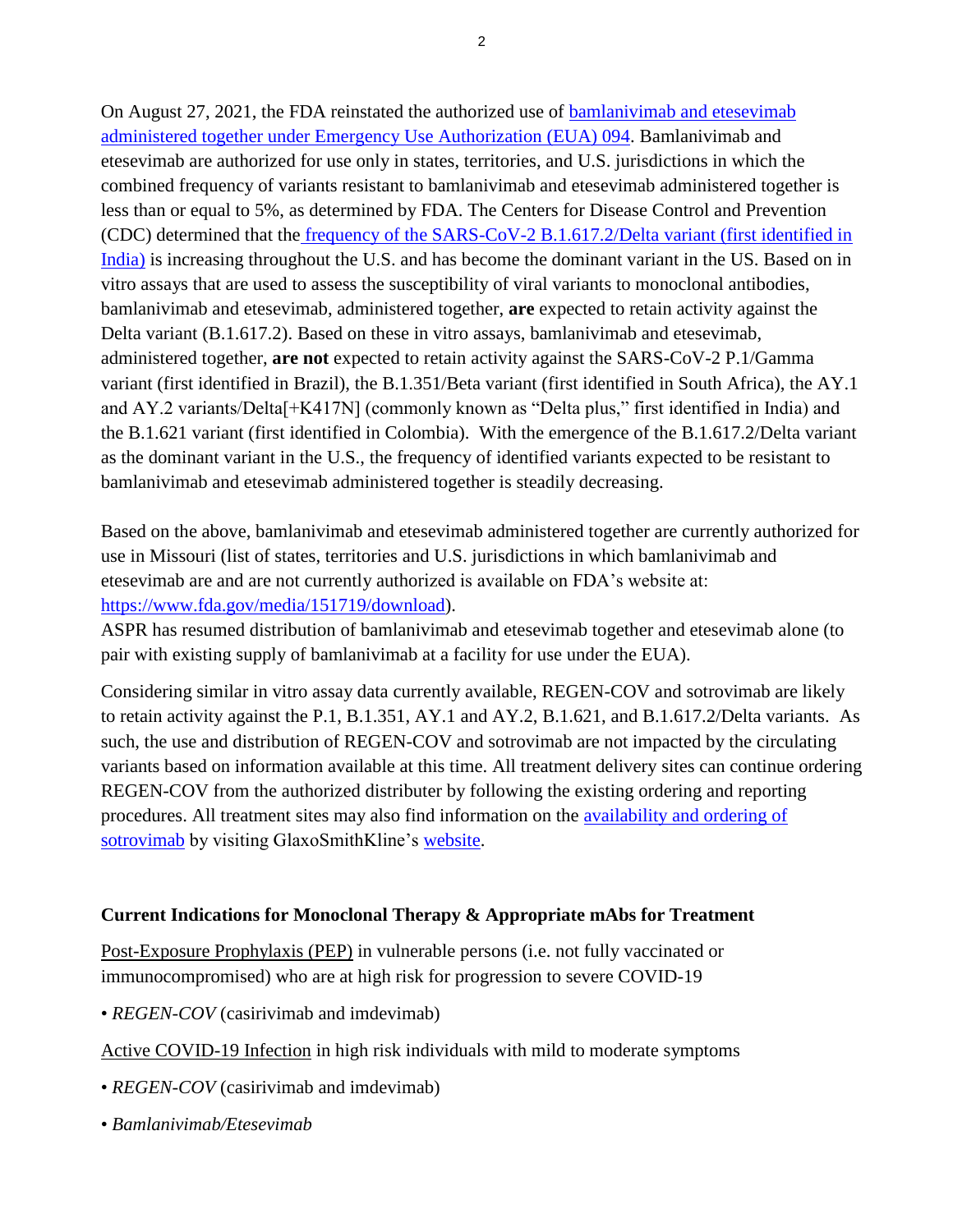• *Sotrovimab*

# **Eligibility for Post-Exposure Prophylaxis**

REGEN-COV (casirivimab and imdevimab) is authorized for post-exposure prophylaxis of COVID-19 in individuals who are:

• Adult or pediatric ( $> 12$  years of age and weighing at least 40kg) patient at high risk for progressing to severe disease or death

• Not fully vaccinated or who are not expected to mount an adequate immune response to complete SARS-CoV-2 vaccination (for example, individuals with immunocompromising conditions including those taking immunosuppressive medications) AND

– have been exposed to an individual infected with SARS-CoV-2 consistent with close contact criteria per CDC, OR

– who are at high risk of exposure to an individual infected with SARS-CoV-2 because of occurrence of COVID-19 in other individuals in the same institutional setting (for example, nursing homes, prisons)

#### Limitations of Authorized Use:

• PEP with REGEN-COV (casirivimab and imdevimab) is not a substitute for vaccination against COVID-19

• REGEN-COV (casirivimab and imdevimab) is not authorized for pre-exposure prophylaxis for prevention of COVID-19

# **Eligibility for Treatment of Mild-Moderate Covid-19 Infection in High Risk Individuals**

Monoclonal antibodies granted EUA for mild to moderate COVID-19 cases early in infection, who are at high risk for progressing to severe COVID-19 and/or hospitalization with following criteria:

- Adult or pediatric (> 12 years of age and weighing at least 40kg) patient
- Confirmation via positive PCR or antigen test
- Treatment as soon as possible following positive viral test and within 10 days of symptom onset

• Patient symptomatic but not yet progressed to require hospitalization or oxygen therapy (or increase from baseline chronic oxygen therapy

# HIGH RISK FACTORS INCLUDE, BUT ARE NOT LIMITED TO:

- Older age (for example  $> 65$  years of age)
- Obesity or being overweight (for example, adults with BMI > 25, or if age 12-17, have BMI > 85th percentile for their age and gender based on CDC growth charts